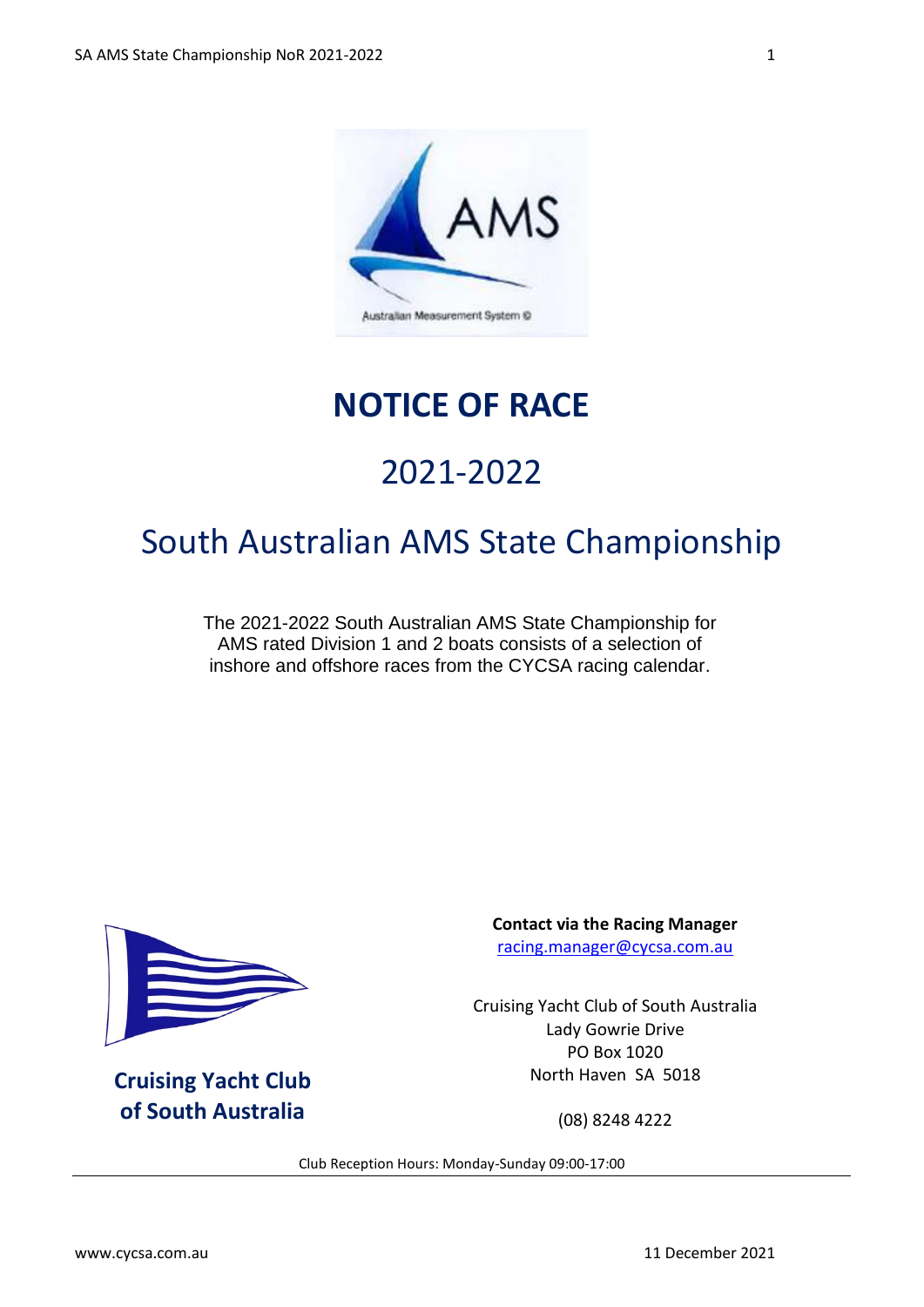#### **1. RULES & RACE COMMITTEES**

1.1 The Racing Executive of the Cruising Yacht Club of South Australia (CYCSA) will conduct the 2021-2022 South Australian AMS State Championship for Division 1 and Division 2. Races and Series will be conducted under Racing Rules of Sailing (RRS) 2021 - 2024; the Prescriptions and Special Regulations (SR) of Australian Sailing (AS); Rating and Class Rules as applicable; the Department of Transport Boating (Safety and Equipment) Regulations; and the International Regulations for the Prevention of Collision at Sea, 1972.

#### **2. ADVERTISING (DP)**

2.1 For the purpose of advertising, the classification of all races unless changed by additional sailing instructions shall be in accordance with World Sailing Regulation 20.

#### **3. ELIGIBILITY / ENTRY (DP)**

- 3.1 The 2021-2022 South Australian AMS State Championship is open to all eligible keelboats in South Australia with a current and valid AMS Measurement Certificate. There shall be a Division 1 and Division 2 series. Boats will be allocated to an appropriate division at the absolute discretion of the Organising Authority. Boats that race in a Division may not change Division during the series except as directed by the Organising Authority.
- 3.2 To form a division there shall be a minimum of 5 boats. Formation of a division shall be at the discretion of the Racing Executive
- 3.3 Eligible boats may enter by completing the entry form for each Series, including the required fee, via this link ( **[ENTER HERE](https://www.topyacht.com.au/db/kb/1133)** ). Series Entries will be accepted up until 18 October 2021. After this time, a late entry fee may apply. Each entry must be accompanied by a Safety Equipment Compliance Declaration audited by a CYCSA authorized equipment auditor plus a copy of a current insurance policy as required by section 14 of this notice. Failure to do so will result in a boat being scored DNC until all required documents are lodged.
- 3.4 Boats shall be insured with third party liability insurance with a minimum cover of \$10,000,000.
- 3.5 Boats entering from other Clubs shall submit copies of their **signed** safety certificate, rating certificate and insurance certificate to the CYCSA reception or by email to [racing.manager@cycsa.com.au](mailto:racing.manager@cycsa.com.au) . Alternatively, they shall ensure that these documents are uploaded to their TopYacht Profile prior to racing. This changes Rule 78.2.
- 3.6 The Racing Executive reserves the right to refuse or cancel an entry or require further documentation to support a boat's entry in accordance with Rule 76.
- 3.7 It is recommended that a crew member from each boat attends the CYCSA Season Briefing on Thursday 2 September 2021 at 1930.

#### **4. CLASSIFICATION OF CREW**

4.1 The World Sailing Sailor Classification Code shall not apply.

#### **5. ENTRY FEES**

- 5.1 Division 1: \$150, unless entered in a Club Inshore Series (then only \$25).
- 5.2 Division 2: \$150, unless entered in a club Inshore Series (then only \$25).
- 5.3 Entries after 4<sup>th</sup> October fee will be \$175.00. (Inshore Series entrants \$35).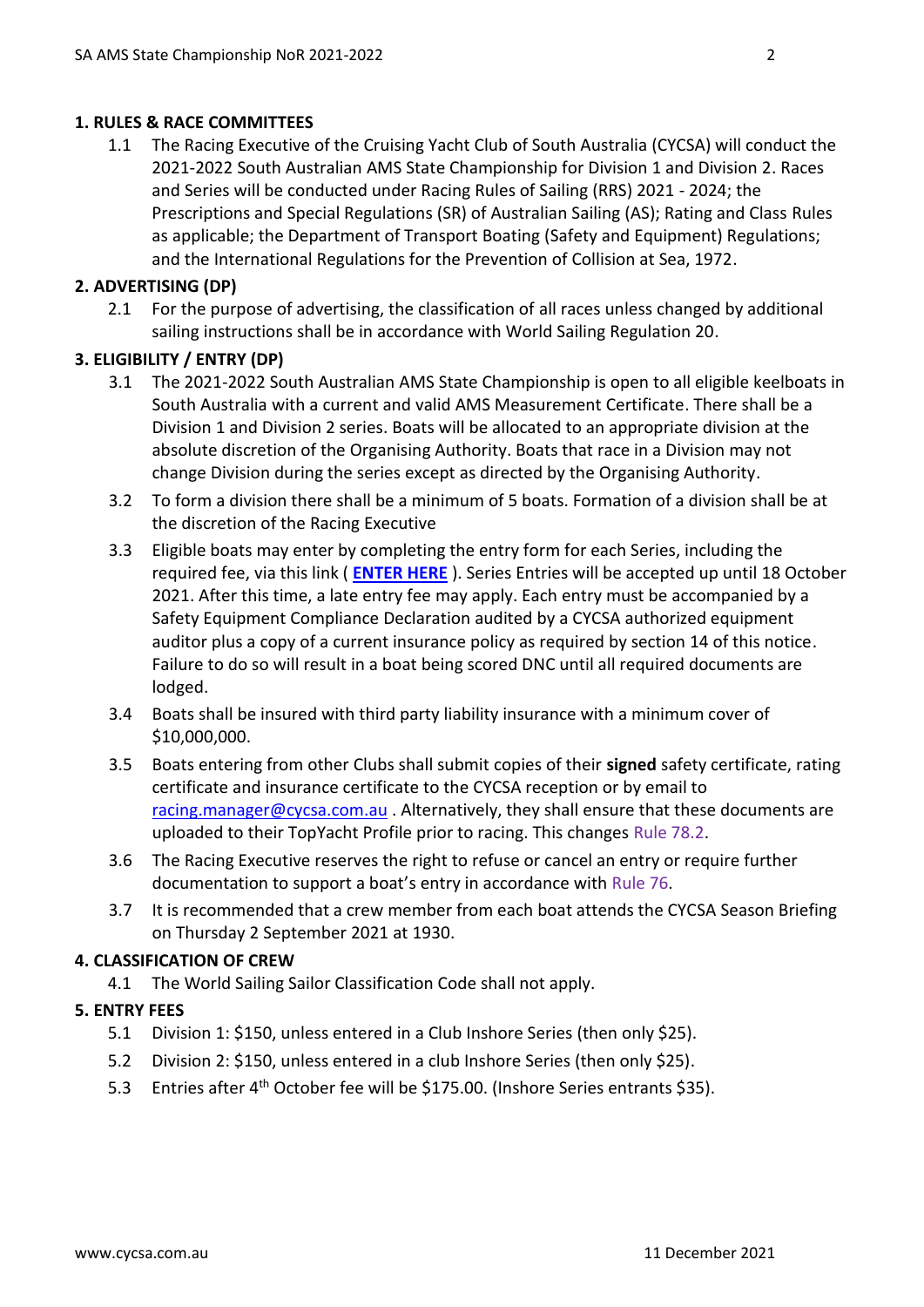#### **6. SAILING INSTRUCTIONS**

- 6.1 The Sailing Instructions shall be the CYCSA Sailing Instructions for the 2021-2022 season available on the club website [www.cycsa.com.au,](http://www.cycsa.com.au/) or from the Club Reception.
- 6.2 Positions of marks for offshore races may be found in the CYCSA Notice of Race for the 2021-2022 season available on the club website [www.cycsa.com.au,](http://www.cycsa.com.au/) or from the Club Reception.

#### **7. SCHEDULE OF RACES**

7.1 Division 1 Series

All times shown are for the **warning** signal for the first start.

| Race 1  | 23 October 2021  | Windward / Leeward           | 1255         |
|---------|------------------|------------------------------|--------------|
| Race 2  | 23 October 2021  | Windward / Leeward           | After Race 1 |
| Race 3  | 24 October 2021  | <b>Fixed Mark</b>            | 1155         |
| Race 4  | 04 December 2021 | Windward / Leeward           | 1255         |
| Race 5  | 04 December 2021 | Windward / Leeward           | After Race 4 |
| Race 6  | 05 December 2021 | Triangle                     | 1155         |
| Race 7  | 05 December2021  | Windward / Leeward           | After Race 6 |
| Race 8  | 18 February 2022 | Adelaide - Port Lincoln Race | 1455         |
| Race 9  | 02 April 2022    | Triangle                     | 1255         |
| Race 10 | 02 April 2022    | Windward / Leeward           | After Race 9 |

#### 7.2 Division 2 Series

All times shown are for the **warning** signal for the first start.

| Race 1  | 23 October 2021  | Windward / Leeward | 1300         |
|---------|------------------|--------------------|--------------|
| Race 2  | 23 October 2021  | Windward / Leeward | After Race 1 |
| Race 3  | 20 November 2021 | Long Fixed Mark    | 1300         |
| Race 4  | 04 December 2021 | Windward / Leeward | 1300         |
| Race 5  | 04 December 2021 | Windward / Leeward | After Race 4 |
| Race 6  | 29 January 2022  | <b>Fixed Mark</b>  | 1300         |
| Race 7  | 12 February 2022 | Triangle           | 1300         |
| Race 8  | 05 March 2022    | Long Fixed Mark    | 1300         |
| Race 9  | 02 April 2022    | Triangle           | 1300         |
| Race 10 | 02 April 2022    | Windward / Leeward | After Race 9 |

7.3 Discards: 20% of the number of races that achieve a result.

Note: Discards are listed as a percentage of the number of races that achieve a result. The number of discards in a series is equal to the number of races that achieve a result multiplied by the percentage. Normal rounding rules apply, ie. 0.5 rounds up.

#### **8. RACING AREA AND EVENT CATEGORY**

- 8.1 Inshore races will be conducted within 5 nautical miles of the Adelaide coastline. All inshore races will be Category 6.
- 8.2 Offshore races may extend beyond the limits stated in section **Error! Reference source not found.**. All offshore races will be Category 3.